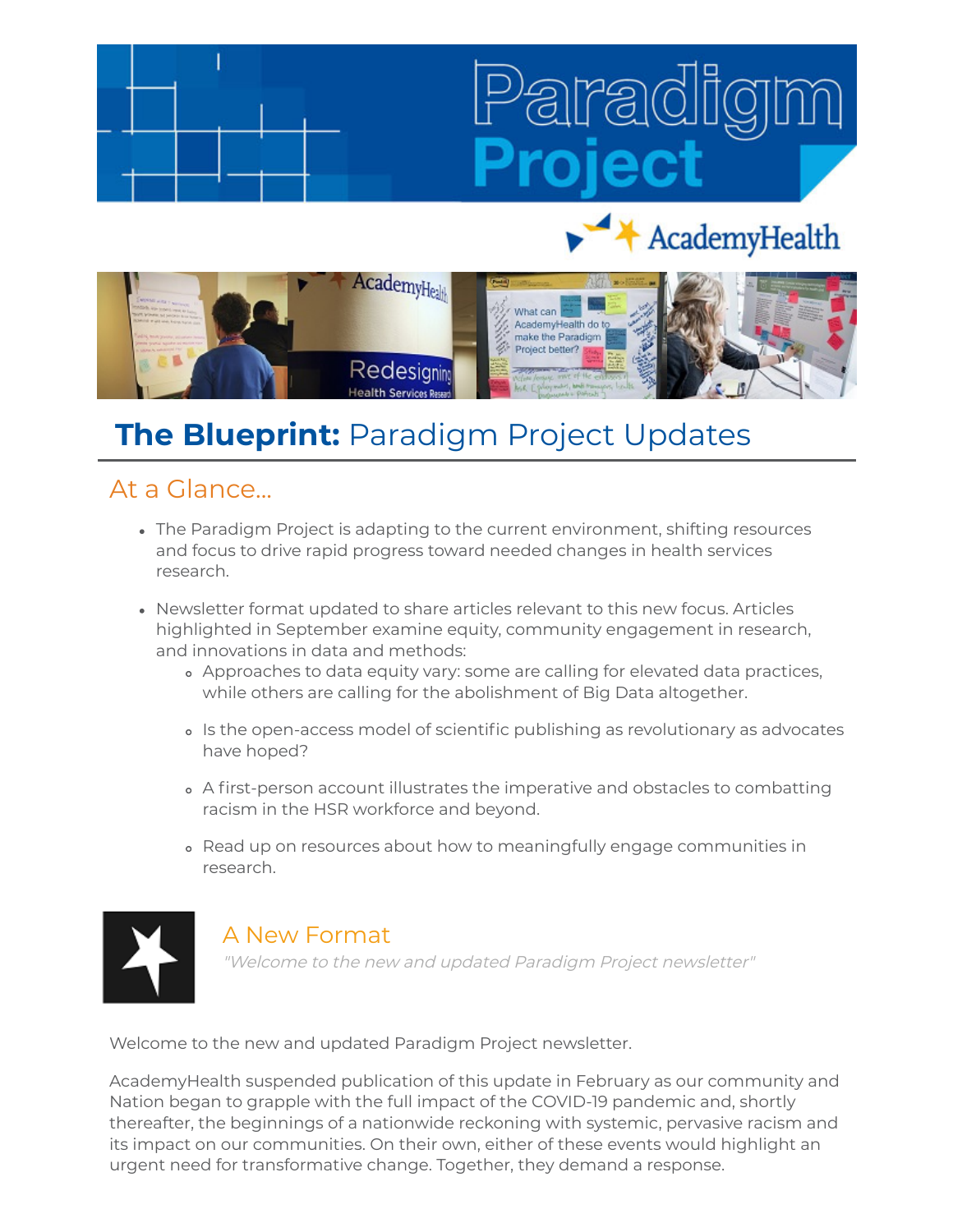The Paradigm Project has an opportunity and mandate to respond to this moment with aggressive action, and we spent the last few months refocusing our efforts and resources to more quickly drive promising ideas toward real world tests.

To do this, we are currently emphasizing the work of four Design Teams that are focused on issues that have been highlighted by the COVID-19 pandemic, as well as issues of racial equity in health services research and health care. This includes projects to:

- Demonstrate, promote and value diversity, equity and inclusion in the health services research workforce;
- Ensure racial equity in big data research.
- Support rapid, open, and useful dissemination of evidence to improve health and health care;
- Help health systems and community-based organizations implement evidencebased interventions to address disparities and increase high-quality, equitable care.

We also combined three Design Teams that were focused on various aspects of community participation in the research process to better leverage their shared interest and expertise.

Going forward, AcademyHealth will use this newsletter to share updates on these projects and on other initiatives that are relevant to the aims of the Paradigm project. As such, you'll find articles and information on ways HSR can:

- 1. Be grounded in a cohesive vision and shared sense of purpose;
- 2. Ask the right questions;
- 3. Involve the right people and partners;
- 4. Use the right data and methods;
- 5. Leverage the right incentives; and
- 6. Deploy the right messengers and messages.

Below are a few recent articles and resources that grapple with or describe these challenges. We hope you find these useful as you work to make a difference in your own communities and institutions.

**NOTE:** In keeping with the Paradigm Project's work to foster creative thinking by engaging with uncommon and new perspectives, articles may include provocative or non-traditional points of view. Inclusion of these articles doesn't imply endorsement, and all opinions are the authors' own.



#### On Data...

"To abolish Big Data would mean to put data in the hands of people who need it the most"

In the face of mounting concerns about data equity, researchers and activists alike are rethinking how data can empower community health and minimize disparities. Here are two perspectives on using data to advance equity.

The Urban Institute's project, [Elevate Data for Equity](https://www.urban.org/elevate-data-equity), supported by the Robert Wood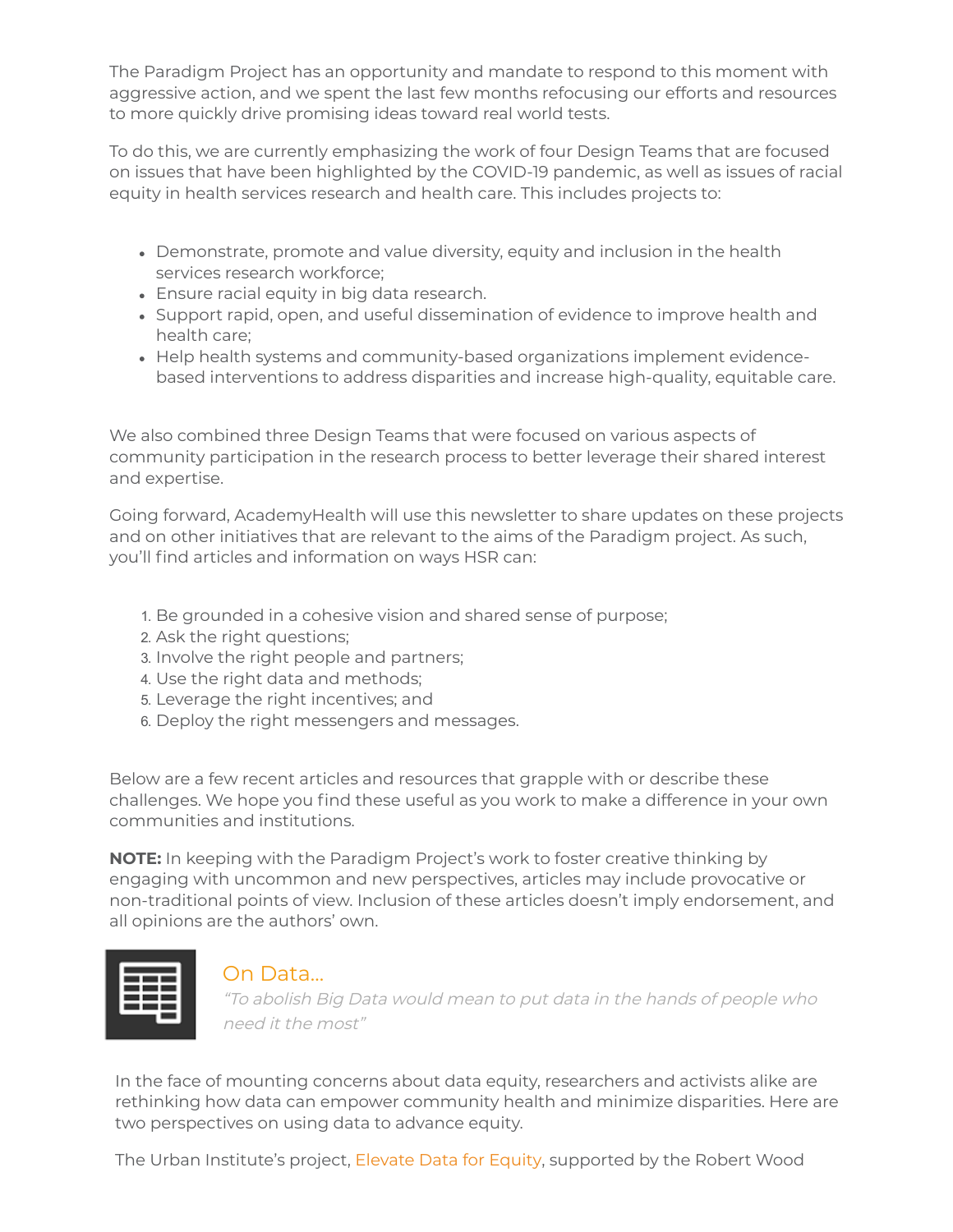Johnson Foundation, is providing knowledge and developing tools for using data to advance equity and community health. A June 2020 [resource](https://www.urban.org/sites/default/files/publication/102346/principles-for-advancing-equitable-data-practice.pdf) outlines how the principles of beneficence, respect for persons, and justice, drawn from the Belmont Report, can be applied to every stage of the data life cycle, along with some useful additional resources that are linked in the article.

[Taking a different](https://d4bl.org/) [approac](https://datasociety.net/library/abolish-big-data/)[h, Yeshimabeit Milner, founder and executive director of Data](https://d4bl.org/) for Black Lives, proposes abolishing the current system of Big Data altogether. She sees her organization as a "call to action to reject the concentration of Big Data in the hands of a few, to challenge the structures that allow it to be wielded as a weapon of immense political influence... Data is power. Big Data is fascism. To abolish Big Data would mean to put data in the hands of people who need it the most."



### On Innovations in Science Communication...

"Is today's commercialized open-access as revolutionary as advocates have hoped?"

Advocates for an open-access model of scientific publishing hoped that it would lead to the democratization of knowledge. Is today's commercialized open-access as revolutionary as advocates have hoped?

Michael Schulson sees [problems](https://undark.org/2020/03/30/science-publishing-open-acess/) in today's commercialized open-access model, and believes significant questions remain: "As it stands, all trends point to an open-access future. The question now is what kind of open-access model it will be — and what that future may mean for the way new science gets evaluated, published, and shared." Design Team 5C is grappling with related issues of dissemination. Their focus, however, is on ensuring that research content and outcomes are available, understandable, accurate, and actionable to audiences who might use them.



## On Diversity, Equity, and Inclusion in HSR...

"The bar to publish on racial health inequities has become exceedingly low"

Read Namandjé Bumpus' moving [account](https://www.nature.com/articles/d41586-020-02203-w) of her experiences with anti-Blackness in academia, and how the culture of academic science erases the Black experience and centers whiteness. Being "good," she concludes, is not resisting the recognition of racism; instead, it is looking inward, taking concrete action, and leading by example. Design Team 3A is addressing the lack of inclusion of diverse perspectives in HSR with the idea of a moving experience that leads to a fundamental shift in perspective and sparks actionable change within the field.

The act of recognizing and identifying racism must occur in all aspects of HSR, beyond the workforce itself: in particular, there's an increasing call to raise visibility of racism in research publications. This [blog post](https://www.healthaffairs.org/do/10.1377/hblog20200630.939347/full/) contends that "the bar to publish on racial health inequities has become exceedingly low... There is no uniform practice regarding the use of race as a study variable and little to no expectation that authors examine racism as a cause of residual health inequities among racial groups. Absent rigorous standards, the praxis such scholarship offers can be conflicting, potentially dangerous, and ultimately ineffective." The authors then propose new standards on publishing on racial health inequities for researchers, journals, and reviewers.